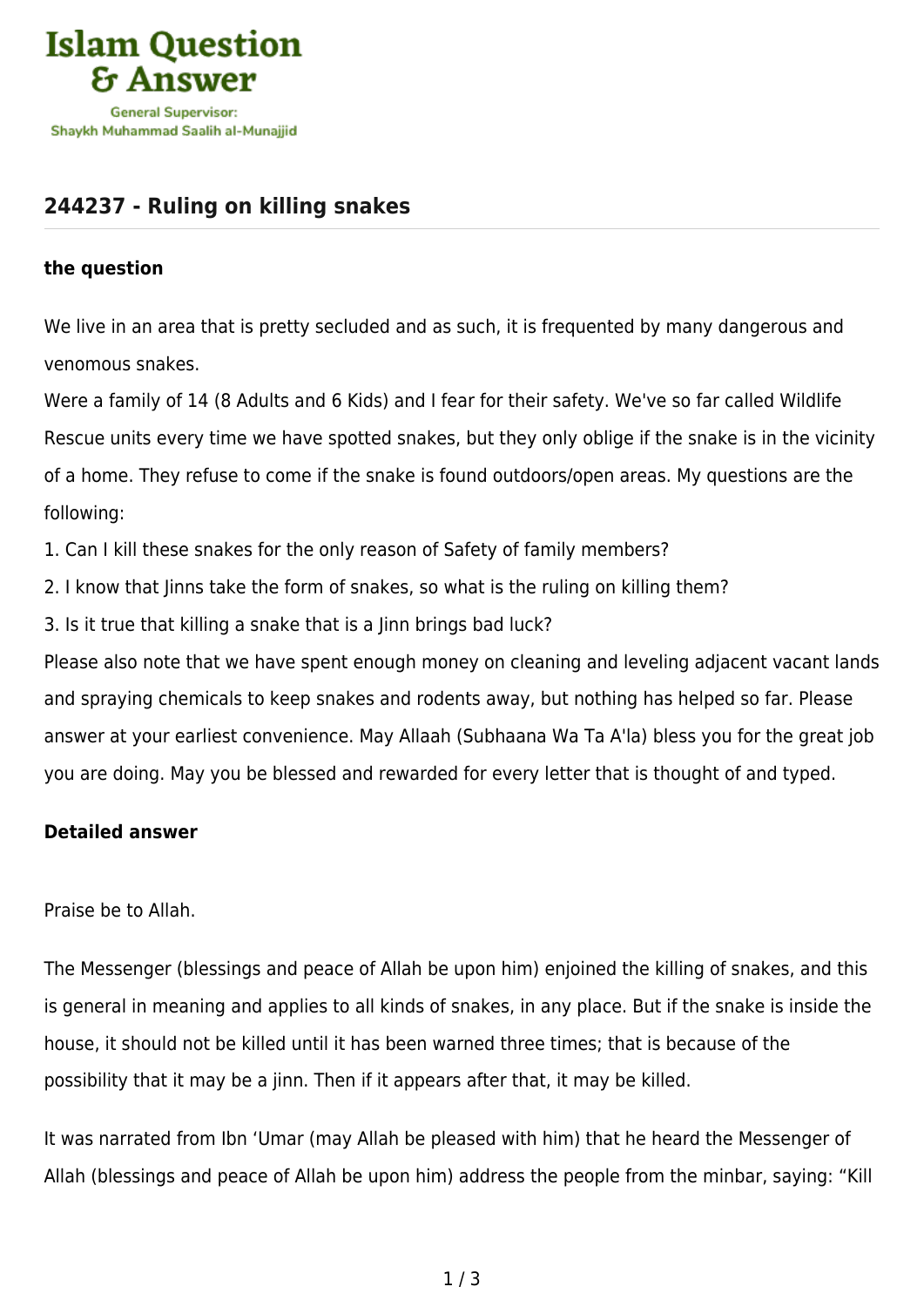

snakes."

'Abdullah ibn 'Umar said: After that, I would not leave any snake that I saw but I would kill it.

Narrated by al-Bukhaari (3299) and Muslim (3233)

Abu Dawood (5249) narrated that Ibn Mas'ood said: The Messenger of Allah (blessings and peace of Allah be upon him) said: "Kill all the snakes, and whoever fears their revenge does not belong to me."

Classed as saheeh by al-Albaani in Saheeh Abi Dawood

Muslim (2233) narrated that Naafi' said: One day 'Abdullah ibn 'Umar was was at a ruin of his, when he saw the flash of a small snake. He said: Find this snake and kill it. Abu Lubaabah al-Ansaari said: I heard the Messenger of Allah (blessings and peace of Allah be upon him) forbid killing the small snakes that live in houses, except the short-tailed snake and the one with two stripes, for they are the ones that cause blindness and miscarriages.

And Muslim (2236) narrated that Abu's-Saa'ib said: We entered upon Abu Sa'eed al-Khudri, and whilst we were sitting there, we heard a movement beneath the bed. We looked and saw a snake… and he quoted the hadith, in which it says: The Messenger of Allah (blessings and peace of Allah be upon him) said: "These houses have inhabitants. If you see any of them, ask them to leave for three days. If it goes (all well and good), otherwise kill it, for it is a kaafir."

Ibn 'Abd al-Barr (may Allah have mercy on him) said:

Some scholars said: It is not essential for snakes to be warned or urged or asked to leave except in Madinah only. Others said that Madinah and other places are the same in that regard, because some snakes are jinn and may be found in Madinah and elsewhere, and whoever among them Allah wills may be Muslim. Maalik said: What I prefer is that the snakes that are found in houses, in